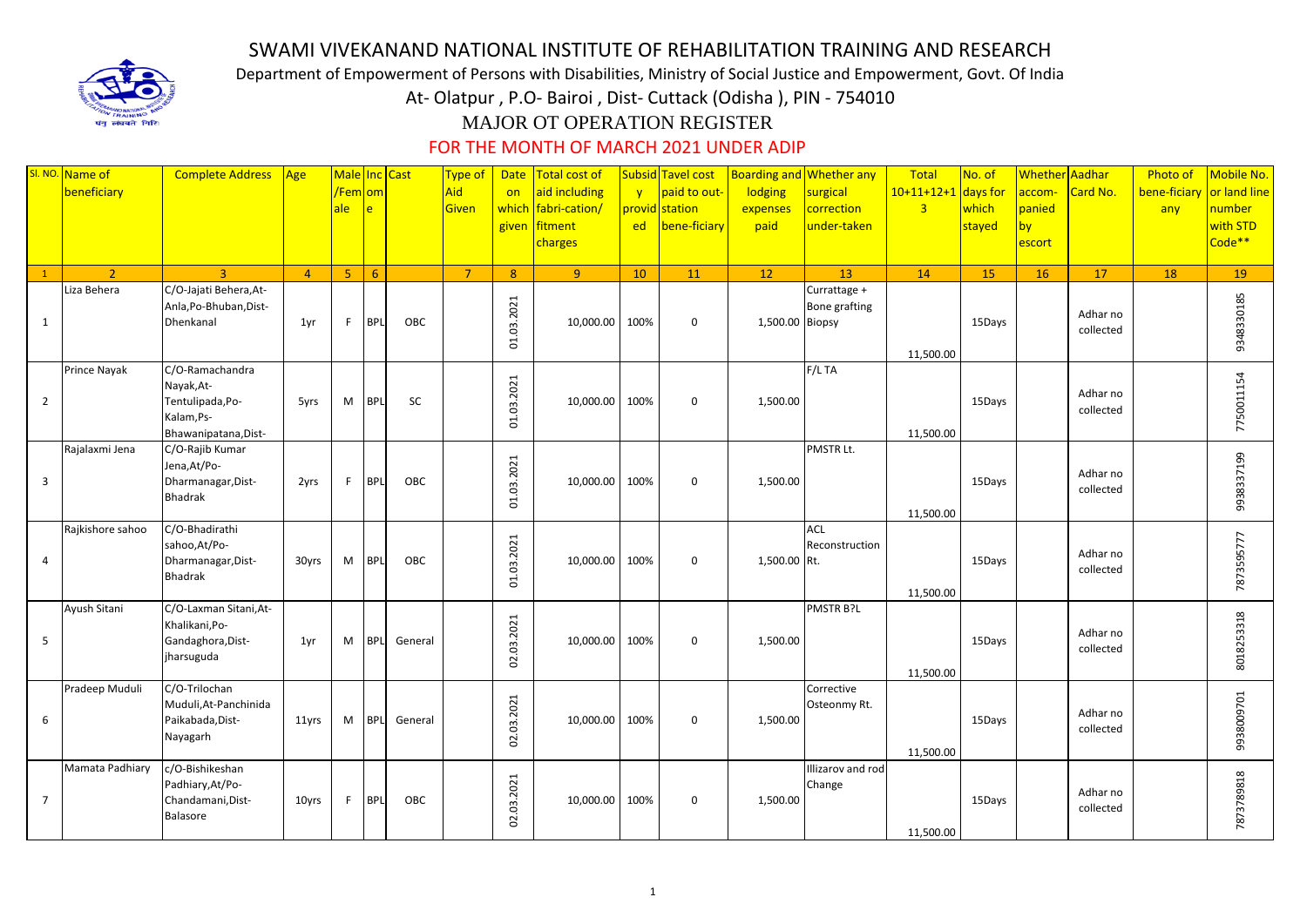|              | SI. NO. Name of     | <b>Complete Address</b>                       | Age            | Male Inc Cast        |            |         | Type of        | <b>Date</b>    | Total cost of       |              | <b>Subsid Tavel cost</b> |                  | <b>Boarding and Whether any</b> | Total                 | No. of    | Whether Aadhar |                       | <b>Photo of</b> | Mobile No.   |
|--------------|---------------------|-----------------------------------------------|----------------|----------------------|------------|---------|----------------|----------------|---------------------|--------------|--------------------------|------------------|---------------------------------|-----------------------|-----------|----------------|-----------------------|-----------------|--------------|
|              | beneficiary         |                                               |                | <mark>/Fem om</mark> |            |         | Aid            | on             | aid including       | $\mathbf{V}$ | paid to out-             | lodging          | surgical                        | $10+11+12+1$ days for |           | accom-         | Card No.              | bene-ficiary    | or land line |
|              |                     |                                               |                | ale                  | e          |         | Given          |                | which fabri-cation/ |              | provid station           | expenses         | correction                      | $\overline{3}$        | which     | panied         |                       | any             | number       |
|              |                     |                                               |                |                      |            |         |                |                | given fitment       | ed           | bene-ficiary             | paid             | under-taken                     |                       | stayed    | by             |                       |                 | with STD     |
|              |                     |                                               |                |                      |            |         |                |                | charges             |              |                          |                  |                                 |                       |           | escort         |                       |                 | Code**       |
|              |                     |                                               |                |                      |            |         |                |                |                     |              |                          |                  |                                 |                       |           |                |                       |                 |              |
| $\mathbf{1}$ | $\overline{2}$      | $\overline{3}$                                | $\overline{4}$ | 5 <sup>7</sup>       | 6          |         | $\overline{7}$ | 8 <sup>°</sup> | 9 <sup>°</sup>      | 10           | 11                       | 12               | 13                              | 14                    | <b>15</b> | <b>16</b>      | 17                    | 18              | 19           |
|              | <b>Bishal Barik</b> | C/O-Haraprasad                                |                |                      |            |         |                |                |                     |              |                          |                  | Triple                          |                       |           |                |                       |                 |              |
|              |                     | Barik, At-Kardnapipal, Po-                    |                |                      |            |         |                | 03.03.2021     |                     |              |                          |                  | Arthrodesis Rt.                 |                       |           |                | Adhar no              |                 | 8018049104   |
| 8            |                     | balibil, Dist-Jajpur                          | 14yrs          | M                    | <b>BPL</b> | OBC     |                |                | 10,000.00           | 100%         | $\boldsymbol{0}$         | 1,500.00         |                                 |                       | 15Days    |                | collected             |                 |              |
|              |                     |                                               |                |                      |            |         |                |                |                     |              |                          |                  |                                 | 11,500.00             |           |                |                       |                 |              |
|              | Ayankasa Jena       | C/O-Samir Kumar                               |                |                      |            |         |                |                |                     |              |                          |                  | B/L TA                          |                       |           |                |                       |                 |              |
|              |                     | Jena, At/Po-                                  |                |                      |            |         |                |                |                     |              |                          |                  | Tinotomy                        |                       |           |                |                       |                 | 9437397313   |
| 9            |                     | Bhubanpur, Dist-Jajpur                        | 1yr            | F.                   | <b>BPL</b> | General |                |                | 10,000.00           | 100%         | $\boldsymbol{0}$         | 1,500.00         |                                 |                       | 15Days    |                | Adhar no              |                 |              |
|              |                     |                                               |                |                      |            |         |                | 03.03.2021     |                     |              |                          |                  |                                 |                       |           |                | collected             |                 |              |
|              |                     |                                               |                |                      |            |         |                |                |                     |              |                          |                  |                                 | 11,500.00             |           |                |                       |                 |              |
|              | Soman Jena          | C/O-Sarbeswar Jena, At-                       |                |                      |            |         |                |                |                     |              |                          |                  | MUA under GA                    |                       |           |                |                       |                 |              |
|              |                     | Gopalpur, Po-                                 |                |                      |            |         |                | 03.03.2021     |                     |              |                          |                  | and A/E Pop                     |                       |           |                | Adhar no              |                 |              |
| 10           |                     | Astaranga, Dist-Puri                          | 10yrs          | M                    | <b>BPL</b> | General |                |                | 10,000.00 100%      |              | $\mathbf 0$              | 1,500.00 Cast    |                                 |                       | 15Days    |                | collected             |                 |              |
|              |                     |                                               |                |                      |            |         |                |                |                     |              |                          |                  |                                 |                       |           |                |                       |                 | 9938532484   |
|              |                     | C/O-Deepak ku Jena At-                        |                |                      |            |         |                |                |                     |              |                          |                  | <b>PMSTR Bil</b>                | 11,500.00             |           |                |                       |                 |              |
|              | Rudra Jena          | Chandibirijpur PO-                            |                |                      |            |         |                |                |                     |              |                          |                  |                                 |                       |           |                |                       |                 |              |
| 11           |                     | Basdantia PS- Anandpur                        | $1.6$ yrs      | M                    | BPL        | SC      |                |                | 10,000.00 100%      |              | $\mathbf 0$              | 1,500.00         |                                 |                       | 15Days    |                | Adhar no              |                 |              |
|              |                     | Dist-Kendujhar                                |                |                      |            |         |                | 4.03.2021      |                     |              |                          |                  |                                 |                       |           |                | collected             |                 | 9583715765   |
|              |                     |                                               |                |                      |            |         |                |                |                     |              |                          |                  |                                 | 11,500.00             |           |                |                       |                 |              |
|              | Subrat ku Kar       | C/O-Babula Kar AT/PO-                         |                |                      |            |         |                |                |                     |              |                          |                  | <b>PMSTR Bil</b>                |                       |           |                |                       |                 |              |
|              |                     | Asika Dist-Ganjam                             |                |                      |            |         |                |                |                     |              |                          |                  |                                 |                       |           |                |                       |                 |              |
| 12           |                     |                                               | $1.6$ yrs      | M                    | <b>BPL</b> | General |                | 4.032021       | 10,000.00           | 100%         | 0                        | 1,500.00         |                                 |                       | 15Days    |                | Adhar no<br>collected |                 |              |
|              |                     |                                               |                |                      |            |         |                |                |                     |              |                          |                  |                                 |                       |           |                |                       |                 | 8260317499   |
|              |                     |                                               |                |                      |            |         |                |                |                     |              |                          |                  |                                 | 11,500.00             |           |                |                       |                 |              |
|              | Nrusingh Mekap      | C/O-Late-Banamali                             |                |                      |            |         |                |                |                     |              |                          |                  | Exission and                    |                       |           |                |                       |                 |              |
|              |                     | Mekap At-Kaijanga po-<br>Balianta Dist-Khorda |                |                      |            |         |                |                |                     |              |                          |                  | repair with                     |                       |           |                | Adhar no              |                 |              |
| 13           |                     |                                               | 48yrs          | M                    | <b>BPL</b> | General |                | 04.03.2021     | 10,000.00           | 100%         | $\boldsymbol{0}$         | 1,500.00 plating |                                 |                       | 15Days    |                | collected             |                 | 9853483926   |
|              |                     |                                               |                |                      |            |         |                |                |                     |              |                          |                  |                                 | 11,500.00             |           |                |                       |                 |              |
|              | Pramila Mohanty     | C/o-Dayanidhi                                 |                |                      |            |         |                |                |                     |              |                          |                  | Osteoclasis                     |                       |           |                |                       |                 |              |
|              |                     | Mohanty, At-                                  |                |                      |            |         |                |                |                     |              |                          |                  | ORIF + Bone                     |                       |           |                |                       |                 | 9861773185   |
| 14           |                     | Campatipur, Po-                               | 55yrs          | F.                   | <b>BPL</b> | General |                |                | 10,000.00           | 100%         | $\boldsymbol{0}$         | 1,500.00 Graft   |                                 |                       | 15Days    |                | Adhar no              |                 |              |
|              |                     | Itamati, Dist-Nayagarh                        |                |                      |            |         |                | 08.03.2021     |                     |              |                          |                  |                                 |                       |           |                | collected             |                 |              |
|              |                     |                                               |                |                      |            |         |                |                |                     |              |                          |                  |                                 | 11,500.00             |           |                |                       |                 |              |
|              | Anisha Triphaty     | C/O-Bidyutprabha                              |                |                      |            |         |                |                |                     |              |                          |                  | R/O JESS                        |                       |           |                |                       |                 |              |
|              |                     | Mishra, At/Po-Palace                          |                |                      |            |         |                | 08.03.2021     |                     |              |                          |                  |                                 |                       |           |                | Adhar no              |                 |              |
| 15           |                     | Line, Dist-Bolangir                           | 5yrs           | F.                   | <b>BPL</b> | General |                |                | 10,000.00 100%      |              | 0                        | 1,500.00         |                                 |                       |           |                | collected             |                 |              |
|              |                     |                                               |                |                      |            |         |                |                |                     |              |                          |                  |                                 |                       |           |                |                       |                 | 8249182871   |
|              | Lokanath Behera     | C/O-Hrishikesh                                |                |                      |            |         |                |                |                     |              |                          |                  | TA Lengthening                  | 11,500.00             |           |                |                       |                 |              |
|              |                     | Behera, At-                                   |                |                      |            |         |                |                |                     |              |                          |                  | Rt.                             |                       |           |                |                       |                 | 8669256216   |
| 16           |                     | Padampur, Po-                                 | 40yrs          | M                    | <b>BPL</b> | OBC     |                |                | 10,000.00 100%      |              | 0                        | 1,500.00         |                                 |                       | 15Days    |                | Adhar no              |                 |              |
|              |                     | Bhairagarh, Ps-                               |                |                      |            |         |                | 08.03.2021     |                     |              |                          |                  |                                 |                       |           |                | collected             |                 |              |
|              |                     | Muniguda, Dist-                               |                |                      |            |         |                |                |                     |              |                          |                  |                                 | 11,500.00             |           |                |                       |                 |              |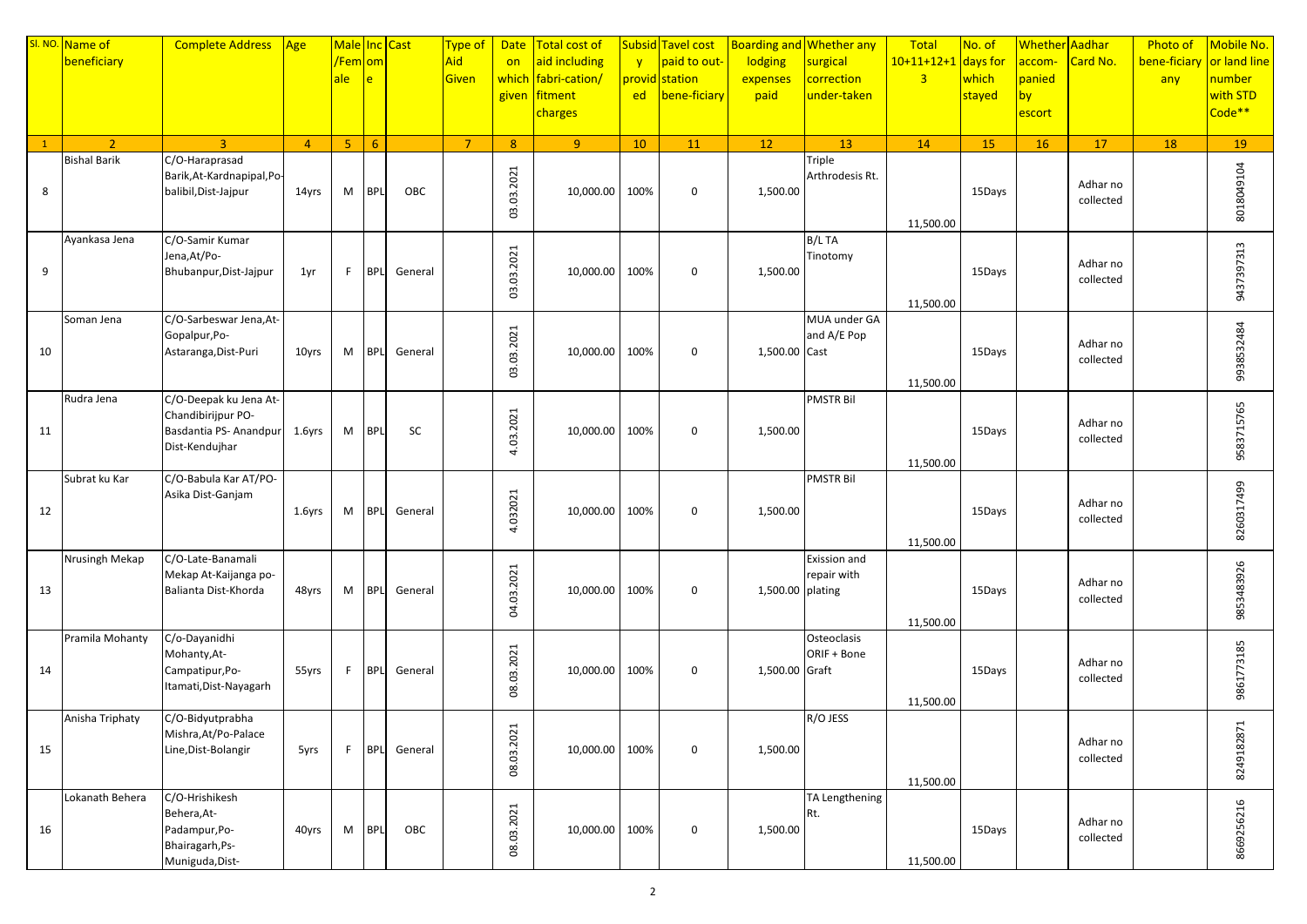|              | SI. NO. Name of                   | <b>Complete Address</b>                                                                      | $\sqrt{Age}$   | Male Inc Cast        |                |           | Type of        |                | Date   Total cost of |              | <b>Subsid Tavel cost</b> |          | <b>Boarding and Whether any</b>               | Total                 | No. of    | Whether Aadhar |                       | <b>Photo of</b>           | Mobile No.         |
|--------------|-----------------------------------|----------------------------------------------------------------------------------------------|----------------|----------------------|----------------|-----------|----------------|----------------|----------------------|--------------|--------------------------|----------|-----------------------------------------------|-----------------------|-----------|----------------|-----------------------|---------------------------|--------------------|
|              | beneficiary                       |                                                                                              |                | <mark>/Fem om</mark> |                |           | Aid            | on             | aid including        | $\mathbf{v}$ | paid to out-             | lodging  | surgical                                      | $10+11+12+1$ days for |           | accom-         | Card No.              | bene-ficiary or land line |                    |
|              |                                   |                                                                                              |                | ale                  | $\overline{e}$ |           | Given          | which          | fabri-cation/        |              | provid station           | expenses | correction                                    | $\overline{3}$        | which     | panied         |                       | any                       | number             |
|              |                                   |                                                                                              |                |                      |                |           |                |                | given fitment        | ed           | bene-ficiary             | paid     | under-taken                                   |                       | stayed    | by             |                       |                           | with STD           |
|              |                                   |                                                                                              |                |                      |                |           |                |                | charges              |              |                          |          |                                               |                       |           | escort         |                       |                           | Code <sup>**</sup> |
|              |                                   |                                                                                              |                |                      |                |           |                |                |                      |              |                          |          |                                               |                       |           |                |                       |                           |                    |
| $\mathbf{1}$ | $\overline{2}$                    | $\mathbf{R}$                                                                                 | $\overline{4}$ | 5 <sub>1</sub>       | $6^{\circ}$    |           | $\overline{7}$ | 8 <sup>°</sup> | 9 <sup>°</sup>       | 10           | 11                       | 12       | 13                                            | 14                    | <b>15</b> | <b>16</b>      | 17                    | 18                        | 19                 |
| 17           | Disha Leheri                      | c/o-Hrisikesh Leheri At-<br>Madhupur PO-Tileimal<br>Ps-Laikera Dist-<br>Jharsuguda           | 2.6yrs         | F.                   | <b>BPL</b>     | <b>ST</b> |                | 09.03.2021     | 10,000.00            | 100%         | $\mathbf 0$              | 1,500.00 | Open reduction<br>Rt Side                     |                       | 15Days    |                | Adhar no<br>collected |                           | 8018374754         |
|              |                                   |                                                                                              |                |                      |                |           |                |                |                      |              |                          |          |                                               | 11,500.00             |           |                |                       |                           |                    |
| 18           | Kanaklata Sahoo                   | c/o-Basudev Sahoo At-<br>Narua PO-Tritol Dist-<br>Jagatsingpur                               | 42YRS          | F.                   | <b>BPL</b>     | General   |                | 09.03.2021     | 10,000.00            | 100%         | $\boldsymbol{0}$         | 1,500.00 | Plating Rt Side                               | 11,500.00             | 15Days    |                | Adhar no<br>collected |                           | 8327710490         |
|              | Subhankar Sahoo                   | C/O-Prasant ku Sahoo                                                                         |                |                      |                |           |                |                |                      |              |                          |          | R/O Implant                                   |                       |           |                |                       |                           |                    |
| 19           |                                   | At-PachhatiraPO-<br>Kwenduapada Dist-<br>Bhadrak                                             | 6yrs           | M                    | <b>BPL</b>     | General   |                | 09.03.2021     | 10,000.00 100%       |              | $\mathbf 0$              | 1,500.00 |                                               | 11,500.00             | 15Days    |                | Adhar no<br>collected |                           | 8270927394         |
|              | Arpita Maharana                   | c/o-Satyananda                                                                               |                |                      |                |           |                |                |                      |              |                          |          | Corrective                                    |                       |           |                |                       |                           |                    |
| 20           |                                   | Maharana At/po-<br>Chhatabar Dist-Khorda                                                     | 7yrs           | M                    | <b>BPL</b>     | OBC       |                | 10.03.2021     | 10,000.00 100%       |              | $\mathbf 0$              | 1,500.00 | Osteonmy Rt.                                  | 11,500.00             | 15Days    |                | Adhar no<br>collected |                           | 6370322566         |
|              | Swadesh KU Raut                   | C/O-Hrusikesh RautAt-                                                                        |                |                      |                |           |                |                |                      |              |                          |          | <b>Bankart Repair</b>                         |                       |           |                |                       |                           |                    |
| 21           |                                   | Amrutmanohi PO-<br>Pattamundai Dist-<br>Kendrapada                                           | 23yrs          | M                    | <b>BPL</b>     | General   |                | 10.03.2021     | 10,000.00            | 100%         | 0                        | 1,500.00 | Arthroscopy Lt                                | 11,500.00             | 15Days    |                | Adhar no<br>collected |                           | 7011323111         |
|              | Sriyanshree Senapat C/O-Jagannath |                                                                                              |                |                      |                |           |                |                |                      |              |                          |          | Deformity                                     |                       |           |                |                       |                           |                    |
| 22           |                                   | Senapati At-Bideipur<br>PO-Basudeipur Dist-<br>Bhadrak                                       | $1.6$ yrs      | F.                   | <b>BPL</b>     | General   |                | 10.03.2021     | 10,000.00            | 100%         | $\boldsymbol{0}$         |          | correction with<br>1,500.00 centralisation Lt | 11,500.00             | 15Days    |                | Adhar no<br>collected |                           | 9178110331         |
|              |                                   | Aditya ranjan Padhi C/O-Ranjit Padhi At-                                                     |                |                      |                |           |                |                |                      |              |                          |          | R/O IMPLANT Lt                                |                       |           |                |                       |                           |                    |
| 23           |                                   | Rasulgarh BBSR Dist-<br>khorda                                                               | 9yrs           | M                    | <b>BPL</b>     | General   |                | 10.03.2021     | 10,000.00 100%       |              | $\boldsymbol{0}$         | 1,500.00 |                                               | 11,500.00             | 15Days    |                | Adhar no<br>collected |                           | 9040486354         |
|              | Sanjukta Sethy                    | C/O-Purna ch Sethy                                                                           |                |                      |                |           |                |                |                      |              |                          |          | <b>MUGA</b>                                   |                       |           |                |                       |                           |                    |
| 24           |                                   | At/po-Balakati Dist-<br>Khorda                                                               | 52yrs          | F.                   | <b>BPL</b>     | SC        |                | 10.03.2021     | 10,000.00 100%       |              | 0                        | 1,500.00 |                                               | 11,500.00             | 15Days    |                | Adhar no<br>collected |                           | 9861391477         |
| 25           |                                   | Rashmi Kanta Sahoo C/O-LaxmidharSahoo<br>At/po-Galadari PO-<br>Nuagaon Dist-<br>Jagatsingpur | 27yrs          | M                    | <b>BPL</b>     | OBC       |                | 10.03.2021     | 10,000.00 100%       |              | 0                        | 1,500.00 | Reduction<br>under Ga                         | 11,500.00             | 15Days    |                | Adhar no<br>collected |                           | 9040919531         |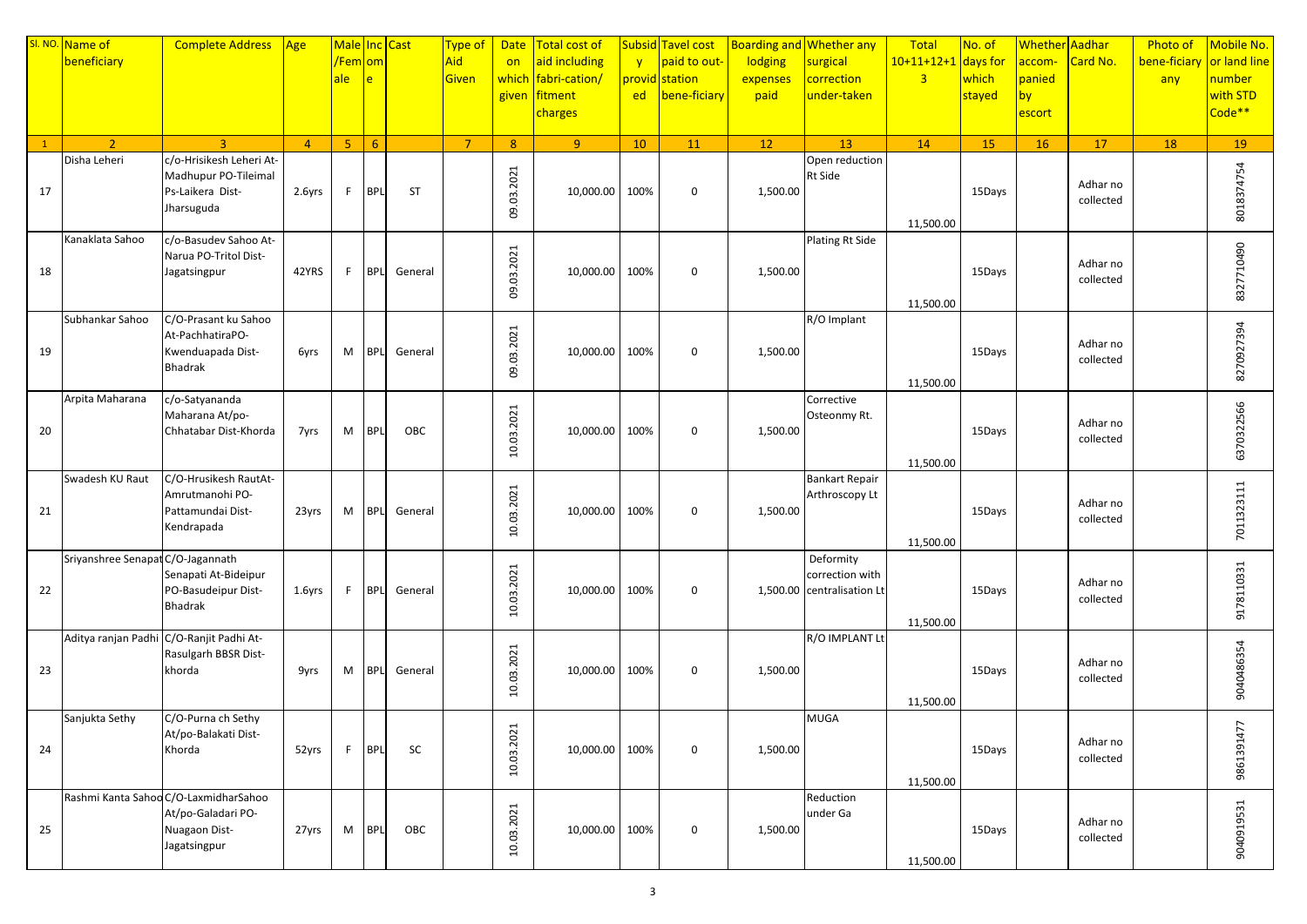|              | SI. NO. Name of | <b>Complete Address</b>                     | Age            | Male Inc Cast        |            |         | Type of        | <b>Date</b>    | Total cost of       |              | <b>Subsid Tavel cost</b> |                 | <b>Boarding and Whether any</b> | Total                 | No. of    | Whether Aadhar |                       | <b>Photo of</b> | Mobile No.   |
|--------------|-----------------|---------------------------------------------|----------------|----------------------|------------|---------|----------------|----------------|---------------------|--------------|--------------------------|-----------------|---------------------------------|-----------------------|-----------|----------------|-----------------------|-----------------|--------------|
|              | beneficiary     |                                             |                | <mark>/Fem om</mark> |            |         | Aid            | on             | aid including       | $\mathbf{v}$ | paid to out-             | lodging         | surgical                        | $10+11+12+1$ days for |           | accom-         | Card No.              | bene-ficiary    | or land line |
|              |                 |                                             |                | ale                  | e          |         | Given          |                | which fabri-cation/ |              | provid station           | expenses        | correction                      | $\overline{3}$        | which     | panied         |                       | any             | number       |
|              |                 |                                             |                |                      |            |         |                |                | given fitment       | ed           | bene-ficiary             | paid            | under-taken                     |                       | stayed    | by             |                       |                 | with STD     |
|              |                 |                                             |                |                      |            |         |                |                | charges             |              |                          |                 |                                 |                       |           | escort         |                       |                 | Code**       |
|              |                 |                                             |                |                      |            |         |                |                |                     |              |                          |                 |                                 |                       |           |                |                       |                 |              |
| $\mathbf{1}$ | $\overline{2}$  | $\overline{3}$                              | $\overline{4}$ | 5 <sup>7</sup>       | 6          |         | $\overline{7}$ | 8 <sup>°</sup> | 9 <sup>°</sup>      | 10           | 11                       | 12              | 13                              | 14                    | <b>15</b> | <b>16</b>      | 17                    | 18              | 19           |
|              | Sonali Palei    | C/O-Bulu Palei At/po-                       |                |                      |            |         |                |                |                     |              |                          |                 | R/o implant                     |                       |           |                |                       |                 |              |
|              |                 | Station bazar Dist-                         |                |                      |            |         |                | 11.03.2021     |                     |              |                          |                 |                                 |                       |           |                | Adhar no              |                 | 9541429108   |
| 26           |                 | Khorda                                      | 6yrs           | F                    | <b>BPL</b> | OBC     |                |                | 10,000.00           | 100%         | $\mathbf 0$              | 1,500.00        |                                 |                       | 15Days    |                | collected             |                 |              |
|              |                 |                                             |                |                      |            |         |                |                |                     |              |                          |                 |                                 | 11,500.00             |           |                |                       |                 |              |
|              |                 | Subha Priyadarshan C/O-Praffula ku Das At-  |                |                      |            |         |                |                |                     |              |                          |                 | Secondary                       |                       |           |                |                       |                 |              |
|              |                 | Agar PO-Kortal Dist-                        |                |                      |            |         |                |                |                     |              |                          |                 | Suture                          |                       |           |                |                       |                 | 7328825412   |
| 27           |                 | Jagatsingpur                                | 16yrs          | M                    | <b>BPL</b> | General |                |                | 10,000.00           | 100%         | $\boldsymbol{0}$         | 1,500.00        |                                 |                       | 15Days    |                | Adhar no              |                 |              |
|              |                 |                                             |                |                      |            |         |                | 11.03.2021     |                     |              |                          |                 |                                 |                       |           |                | collected             |                 |              |
|              |                 |                                             |                |                      |            |         |                |                |                     |              |                          |                 |                                 | 11,500.00             |           |                |                       |                 |              |
|              | Tofan Senapati  | C/O-Kailash ch Senapati                     |                |                      |            |         |                |                |                     |              |                          |                 | Manipulation                    |                       |           |                |                       |                 |              |
|              |                 | At-SEIKHPATNA                               |                |                      |            |         |                | 11.03.2021     |                     |              |                          |                 | under Ga                        |                       |           |                | Adhar no              |                 |              |
| 28           |                 | Banamalpur Balipatna                        | 22yrs          | M                    | <b>BPL</b> | General |                |                | 10,000.00 100%      |              | $\mathbf 0$              | 1,500.00        |                                 |                       | 15Days    |                | collected             |                 |              |
|              |                 | Dist-Khorda                                 |                |                      |            |         |                |                |                     |              |                          |                 |                                 |                       |           |                |                       |                 | 7738451157   |
|              | Sibani Sahoo    | C/O-Gajeswar Sahoo At-                      |                |                      |            |         |                |                |                     |              |                          |                 | Adducter                        | 11,500.00             |           |                |                       |                 |              |
|              |                 | /po-Brahmanpada                             |                |                      |            |         |                |                |                     |              |                          |                 | Tenotomy                        |                       |           |                |                       |                 |              |
| 29           |                 | DisBalangir                                 | 4.6yrs         | F                    | <b>BPL</b> | OBC     |                |                | 10,000.00 100%      |              | $\mathbf 0$              |                 | 1,500.00 obturator              |                       | 15Days    |                | Adhar no              |                 |              |
|              |                 |                                             |                |                      |            |         |                | 15.03.2021     |                     |              |                          |                 | Neurectomy b/l                  |                       |           |                | collected             |                 | 7735455137   |
|              |                 |                                             |                |                      |            |         |                |                |                     |              |                          |                 |                                 | 11,500.00             |           |                |                       |                 |              |
|              | Alekha Bhoi     | C/O-Kanhu Ch Bhoi At-                       |                |                      |            |         |                |                |                     |              |                          |                 | ORIF                            |                       |           |                |                       |                 |              |
|              |                 | Nuagaonsasan                                |                |                      |            |         |                | 15.03.2021     |                     |              |                          |                 |                                 |                       |           |                | Adhar no              |                 |              |
| 30           |                 | Gobindpur Dist-Cuttack                      | 36yrs          | M                    | <b>BPL</b> | SC      |                |                | 10,000.00           | 100%         | $\boldsymbol{0}$         | 1,500.00        |                                 |                       | 15Days    |                | collected             |                 |              |
|              |                 |                                             |                |                      |            |         |                |                |                     |              |                          |                 |                                 |                       |           |                |                       |                 | 7326058285   |
|              |                 |                                             |                |                      |            |         |                |                |                     |              |                          |                 |                                 | 11,500.00             |           |                |                       |                 |              |
|              | Rajesh Barad    | C/O-Suresh ku Barad At-<br>Kumbharipari PO- |                |                      |            |         |                |                |                     |              |                          |                 | T A Lengthing Lt                |                       |           |                |                       |                 |              |
| 31           |                 | Beguniapada Dist-                           | 22yrs          | M                    | <b>BPL</b> | General |                |                | 10,000.00           | 100%         | $\boldsymbol{0}$         | 1,500.00        |                                 |                       | 15Days    |                | Adhar no              |                 |              |
|              |                 | Ganjam                                      |                |                      |            |         |                | 15.03.2021     |                     |              |                          |                 |                                 |                       |           |                | collected             |                 | 8733888440   |
|              |                 |                                             |                |                      |            |         |                |                |                     |              |                          |                 |                                 | 11,500.00             |           |                |                       |                 |              |
|              | Anupama Puhan   | C/O-Ananta Puhan At-                        |                |                      |            |         |                |                |                     |              |                          |                 | Debridement                     |                       |           |                |                       |                 |              |
|              |                 | Masurpada po-                               |                |                      |            |         |                | 15.03.2021     |                     |              |                          |                 | and secondary                   |                       |           |                | Adhar no              |                 |              |
| 32           |                 | Darakundi Jajpur                            | 36yrs          | F.                   | <b>BPL</b> | General |                |                | 10,000.00           | 100%         | $\boldsymbol{0}$         | 1,500.00 suture |                                 |                       | 15Days    |                | collected             |                 |              |
|              |                 |                                             |                |                      |            |         |                |                |                     |              |                          |                 |                                 |                       |           |                |                       |                 | 9437167725   |
|              |                 |                                             |                |                      |            |         |                |                |                     |              |                          |                 |                                 | 11,500.00             |           |                |                       |                 |              |
|              | Puja Manik      | c/o-Purna ch Manik<br>At/po-Madhukhanda Ps- |                |                      |            |         |                |                |                     |              |                          |                 | F L Hamstring T                 |                       |           |                |                       |                 | 76           |
| 33           |                 | Balipatna Dist-Khorda                       | 14yrs          | F.                   | <b>BPL</b> | General |                |                | 10,000.00 100%      |              | 0                        | 1,500.00        | A Rt                            |                       | 15Days    |                | Adhar no              |                 |              |
|              |                 |                                             |                |                      |            |         |                | 15.03.2021     |                     |              |                          |                 |                                 |                       |           |                | collected             |                 | 72055211     |
|              |                 |                                             |                |                      |            |         |                |                |                     |              |                          |                 |                                 | 11,500.00             |           |                |                       |                 |              |
|              | Himansu Ranjan  | c/o-Dharanidhar                             |                |                      |            |         |                |                |                     |              |                          |                 | Trigger finger                  |                       |           |                |                       |                 |              |
|              | Behera          | Behera At-Tilanga PS-                       |                |                      |            |         |                | 15.03.2021     |                     |              |                          |                 | <b>Bil Thumb</b>                |                       |           |                |                       |                 | 8260010191   |
| 34           |                 | Derabisg Dist-                              | 5yrs           | M                    | <b>BPL</b> | OBC     |                |                | 10,000.00 100%      |              | $\boldsymbol{0}$         | 1,500.00        |                                 |                       | 15Days    |                | Adhar no<br>collected |                 |              |
|              |                 | Kendrapada                                  |                |                      |            |         |                |                |                     |              |                          |                 |                                 |                       |           |                |                       |                 |              |
|              |                 |                                             |                |                      |            |         |                |                |                     |              |                          |                 |                                 | 11,500.00             |           |                |                       |                 |              |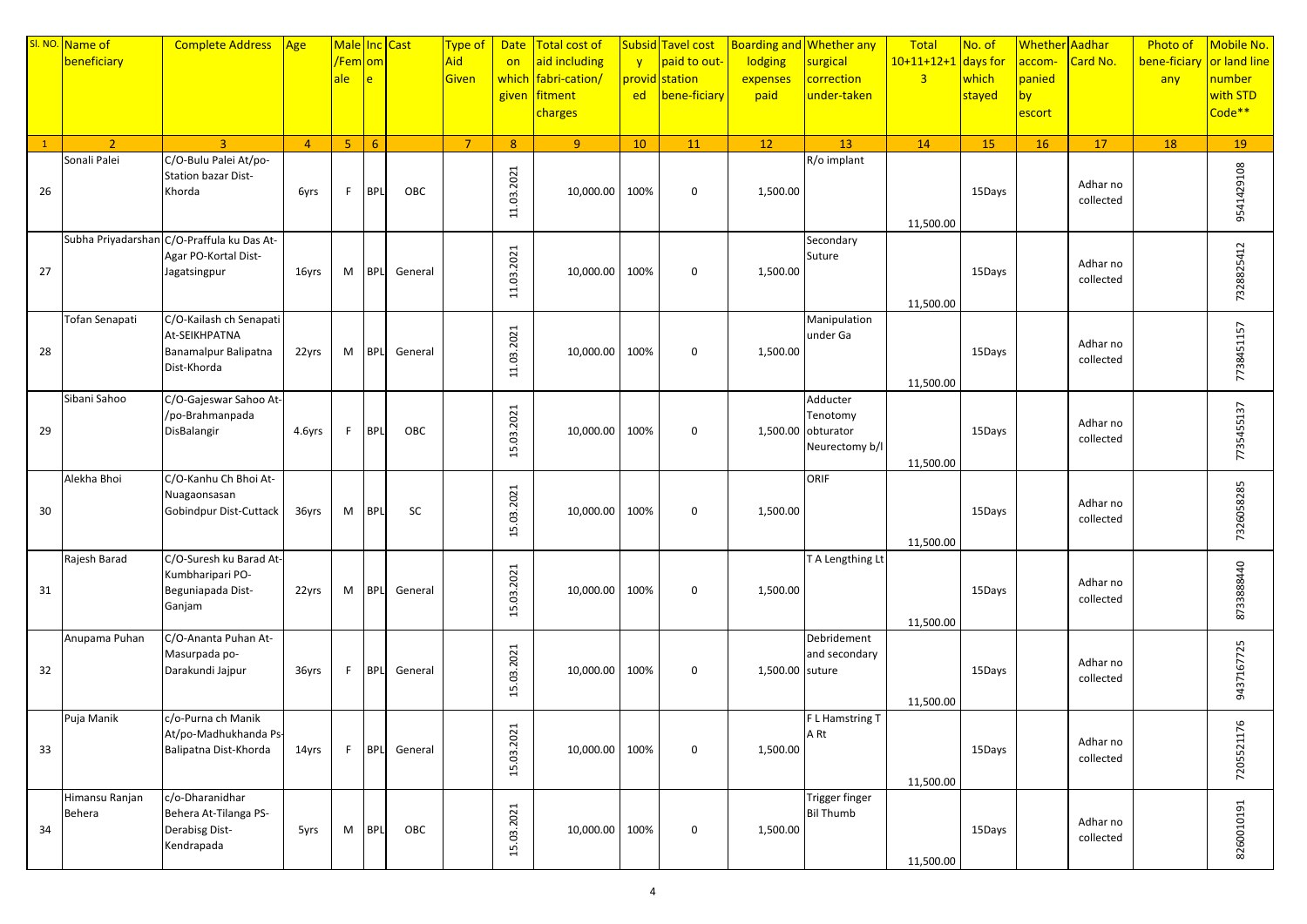|              | SI. NO. Name of  | <b>Complete Address</b>                                                            | Age            | Male Inc Cast  |             |                    | Type of        | <b>Date</b>    | Total cost of  |              | Subsid Tavel cost |                  | <b>Boarding and Whether any</b> | Total          | No. of    | Whether Aadhar |                       | <b>Photo of</b>           | Mobile No. |
|--------------|------------------|------------------------------------------------------------------------------------|----------------|----------------|-------------|--------------------|----------------|----------------|----------------|--------------|-------------------|------------------|---------------------------------|----------------|-----------|----------------|-----------------------|---------------------------|------------|
|              | beneficiary      |                                                                                    |                | /Fem om        |             |                    | Aid            | on             | aid including  | $\mathbf{V}$ | paid to out-      | lodging          | surgical                        | $10+11+12+1$   | days for  | accom-         | Card No.              | bene-ficiary or land line |            |
|              |                  |                                                                                    |                | ale            | e           |                    | Given          | which          | fabri-cation/  |              | provid station    | expenses         | correction                      | $\overline{3}$ | which     | panied         |                       | any                       | number     |
|              |                  |                                                                                    |                |                |             |                    |                | given          | fitment        | ed           | bene-ficiary      | paid             | under-taken                     |                | stayed    | by             |                       |                           | with STD   |
|              |                  |                                                                                    |                |                |             |                    |                |                | charges        |              |                   |                  |                                 |                |           | escort         |                       |                           | Code**     |
|              |                  |                                                                                    |                |                |             |                    |                |                |                |              |                   |                  |                                 |                |           |                |                       |                           |            |
| $\mathbf{1}$ | $\overline{2}$   | $\overline{3}$                                                                     | $\overline{4}$ | 5 <sub>1</sub> | $6^{\circ}$ |                    | $\overline{7}$ | 8              | 9 <sup>°</sup> | 10           | 11                | 12               | 13                              | 14             | <b>15</b> | <b>16</b>      | 17                    | 18                        | 19         |
| 35           | Purnima Mallick  | C/O-Santosh MallickAt-<br>Belapada PO-<br>KeshapurPs-<br>KhalikotDist-Ganjam       | 20yrs          | F.             | <b>BPL</b>  | General            |                | 16.03.2021     | 10,000.00      | 100%         | $\mathbf 0$       | 1,500.00         | Plating Lt                      | 11,500.00      | 15Days    |                | Adhar no<br>collected |                           | 9937305778 |
| 36           | Sradhanjali Rana | Sradhanjali Rana C/O-<br>Jaykrishna RanaAt-<br>Sinduria po-RanpurDist-<br>Nayagarh | 1yr            | F.             | <b>BPL</b>  | General            |                | 16.03.2021     | 10,000.00      | 100%         | $\mathbf 0$       | 1,500.00         | Centralisation                  | 11,500.00      | 15Days    |                | Adhar no<br>collected |                           | 8091726179 |
|              | Omkar Behera     | C/O-Ashok Behera                                                                   |                |                |             |                    |                |                |                |              |                   |                  | <b>PMSTR Bil</b>                |                |           |                |                       |                           |            |
| 37           |                  | At/po-Mandari PS-<br>Basudebpur Dist-<br>Bhadrak                                   | 1YR            | M              | <b>BPL</b>  | OBC                |                | 16.03.2021CTEN | 10,000.00      | 100%         | $\mathbf 0$       | 1,500.00         |                                 | 11,500.00      | 15Days    |                | Adhar no<br>collected |                           | 7904255890 |
|              | Kanha Pradhan    | C/O-Sudhir ku Pradhan                                                              |                |                |             |                    |                |                |                |              |                   |                  | <b>Illizorov Rt</b>             |                |           |                |                       |                           |            |
| 38           |                  | At-Beruanbadi PO-<br>Tarsing Dist-Ganjam                                           | 9yrs           | M              | <b>BPL</b>  | General            |                | 16.03.2021     | 10,000.00      | 100%         | $\mathbf 0$       | 1,500.00         |                                 | 11,500.00      | 15Days    |                | Adhar no<br>collected |                           | 8658384816 |
|              | Harapriya Samal  | C/O-Ramesh Ch                                                                      |                |                |             |                    |                |                |                |              |                   |                  | Corrective                      |                |           |                |                       |                           |            |
| 39           |                  | Samal, At-<br>Gadapokhari, Po-<br>Guapal, Ps-Khaira, Dist-<br>Baleswar             | 13yrs          | F.             | <b>BPL</b>  | General            |                | 16.03.2021     | 10,000.00      | 100%         | 0                 | 1,500.00         | Osteotomy                       | 11,500.00      | 15Days    |                | Adhar no<br>collected |                           | 7008681934 |
|              | Harini Jena      | C/O-S S Jena At/po-                                                                |                |                |             |                    |                |                |                |              |                   |                  | A E Corrective                  |                |           |                |                       |                           |            |
| 40           |                  | Paralakhemundi Dist-<br>Ganjam                                                     | 1YR            | F              | <b>BPL</b>  | General            |                | 16.03.2021     | 10,000.00      | 100%         | $\mathbf 0$       | 1,500.00         | cast UGA                        | 11,500.00      | 15Days    |                | Adhar no<br>collected |                           | 8917249991 |
|              | Priyanka Swain   | C/O-Rabi Narayan                                                                   |                |                |             |                    |                |                |                |              |                   |                  | Corrective                      |                |           |                |                       |                           |            |
| 41           |                  | Swain At-Bhadilo Po-<br>Lankapada PS-Patkura<br>Dist-Kendrapada                    | 13yrs          | F.             | <b>BPL</b>  | OBC                |                | 17.03.2021     | 10,000.00      | 100%         | $\mathbf 0$       | 1,500.00 LtTibia | Osteotomy                       | 11,500.00      | 15Days    |                | Adhar no<br>collected |                           | 9558294497 |
|              | Rakesh Ku Ojha   | C/O-Laxmidhar OjhaAt-                                                              |                |                |             |                    |                |                |                |              |                   |                  | Arthroscopic A                  |                |           |                |                       |                           |            |
| 42           |                  | Tentuligaon PO-<br>Nimapada Dist-Puri                                              | 23YRS          | M              | <b>BPL</b>  | General            |                | 17.03.2021     | 10,000.00 100% |              | 0                 |                  | IC L<br>1,500.00 Reconstruction | 11,500.00      | 15Days    |                | Adhar no<br>collected |                           | 8260087666 |
| 43           | Janmejaya Sahoo  | C/O-Jagabandhu Sahoo<br>At-Pikarali PO-Patkura<br>Dist-Kendrapada                  | 7YRS           | M              |             | <b>BPL</b> General |                | 17.03.2021     | 10,000.00 100% |              | $\mathbf 0$       | 1,500.00         | <b>Excission Biopsy</b>         | 11,500.00      | 15Days    |                | Adhar no<br>collected |                           | 7853823065 |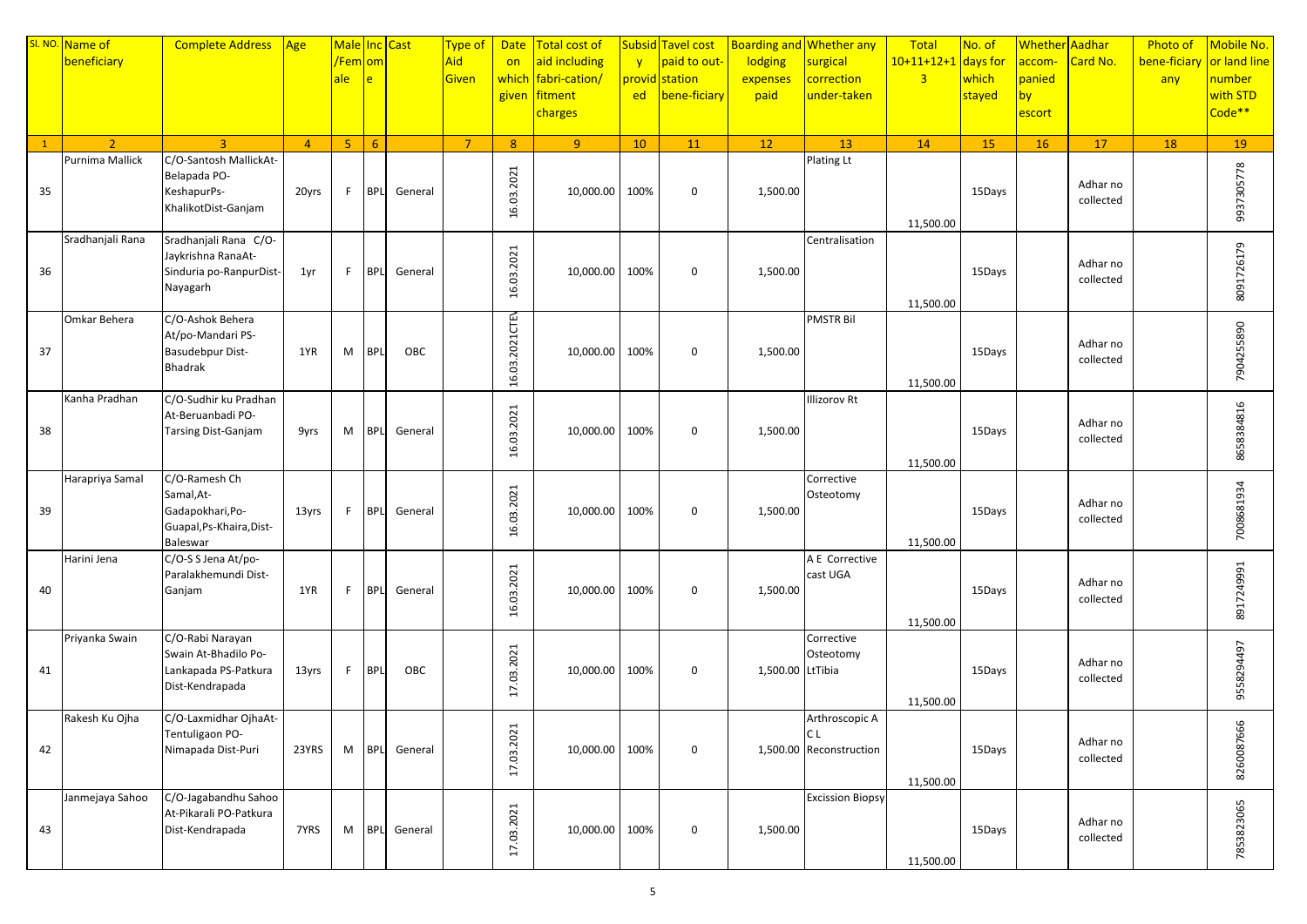|    | SI. NO. Name of                       | <b>Complete Address</b>                      | Age            | Male Inc Cast        |            |                    | Type of        | <b>Date</b>    | Total cost of       |              | Subsid Tavel cost |          | <b>Boarding and Whether any</b> | Total                 | No. of    | Whether Aadhar |                       | <b>Photo of</b> | Mobile No.   |
|----|---------------------------------------|----------------------------------------------|----------------|----------------------|------------|--------------------|----------------|----------------|---------------------|--------------|-------------------|----------|---------------------------------|-----------------------|-----------|----------------|-----------------------|-----------------|--------------|
|    | beneficiary                           |                                              |                | <mark>/Fem om</mark> |            |                    | Aid            | on             | aid including       | $\mathbf{v}$ | paid to out-      | lodging  | surgical                        | $10+11+12+1$ days for |           | accom-         | Card No.              | bene-ficiary    | or land line |
|    |                                       |                                              |                | ale                  | e          |                    | Given          |                | which fabri-cation/ |              | provid station    | expenses | correction                      | $\overline{3}$        | which     | panied         |                       | any             | number       |
|    |                                       |                                              |                |                      |            |                    |                |                | given fitment       | ed           | bene-ficiary      | paid     | under-taken                     |                       | stayed    | by             |                       |                 | with STD     |
|    |                                       |                                              |                |                      |            |                    |                |                | charges             |              |                   |          |                                 |                       |           | escort         |                       |                 | Code**       |
|    |                                       |                                              |                |                      |            |                    |                |                |                     |              |                   |          |                                 |                       |           |                |                       |                 |              |
| 1  | $\overline{2}$                        | $\overline{3}$                               | $\overline{4}$ | 5 <sup>7</sup>       | 6          |                    | $\overline{7}$ | 8 <sup>°</sup> | 9 <sup>°</sup>      | 10           | 11                | 12       | 13                              | 14                    | <b>15</b> | <b>16</b>      | 17                    | 18              | 19           |
|    | Bishnupani Behera                     | C/O-Sanatan Behera                           |                |                      |            |                    |                |                |                     |              |                   |          | Revission                       |                       |           |                |                       |                 |              |
|    |                                       | At/po-linepada Dist-                         |                |                      |            |                    |                |                |                     |              |                   |          | Amputation                      |                       |           |                |                       |                 |              |
| 44 |                                       | Kandhamal                                    | 40yrs          | F.                   | <b>BPL</b> | General            |                |                | 10,000.00           | 100%         | $\mathbf 0$       | 1,500.00 |                                 |                       | 15Days    |                | Adhar no<br>collected |                 |              |
|    |                                       |                                              |                |                      |            |                    |                | 17.03.2021     |                     |              |                   |          |                                 |                       |           |                |                       |                 | 7653048763   |
|    |                                       |                                              |                |                      |            |                    |                |                |                     |              |                   |          |                                 | 11,500.00             |           |                |                       |                 |              |
|    | Dibyaranjan Sahoo                     | C/O-Sulagaon PO-                             |                |                      |            |                    |                |                |                     |              |                   |          | Tenotomy Bil                    |                       |           |                |                       |                 |              |
|    |                                       | Baisingha Dist-                              |                |                      |            |                    |                | 17.03.2021     |                     |              |                   |          |                                 |                       |           |                | Adhar no              |                 | 9556077298   |
| 45 |                                       | Mayurbhanj                                   | 1yr            | M                    | <b>BPL</b> | General            |                |                | 10,000.00           | 100%         | $\boldsymbol{0}$  | 1,500.00 |                                 |                       | 15Days    |                | collected             |                 |              |
|    |                                       |                                              |                |                      |            |                    |                |                |                     |              |                   |          |                                 |                       |           |                |                       |                 |              |
|    | Debasis Nayak                         | C/O-Ratan Nayak At/po-                       |                |                      |            |                    |                |                |                     |              |                   |          | <b>PMSTR Bil</b>                | 11,500.00             |           |                |                       |                 |              |
|    |                                       | Fundulia Dist-Boudh                          |                |                      |            |                    |                |                |                     |              |                   |          |                                 |                       |           |                |                       |                 | 8658706676   |
| 46 |                                       |                                              | 1.6yrs         | M                    | <b>BPL</b> | General            |                | 18.03.2021     | 10,000.00 100%      |              | $\mathbf 0$       | 1,500.00 |                                 |                       | 15Days    |                | Adhar no              |                 |              |
|    |                                       |                                              |                |                      |            |                    |                |                |                     |              |                   |          |                                 |                       |           |                | collected             |                 |              |
|    |                                       |                                              |                |                      |            |                    |                |                |                     |              |                   |          |                                 | 11,500.00             |           |                |                       |                 |              |
|    | Ayush KU Behera                       | C/O-Niranjan Behera At-                      |                |                      |            |                    |                |                |                     |              |                   |          | Rt VDRO                         |                       |           |                |                       |                 |              |
|    |                                       | Near girls highschool                        |                |                      |            |                    |                | 18.03.2021     |                     |              |                   |          |                                 |                       |           |                |                       |                 | 9861243041   |
| 47 |                                       | Bhubaneswar                                  | 7yrs           | M                    | <b>BPL</b> | General            |                |                | 10,000.00 100%      |              | $\mathbf 0$       | 1,500.00 |                                 |                       | 15Days    |                | Adhar no<br>collected |                 |              |
|    |                                       |                                              |                |                      |            |                    |                |                |                     |              |                   |          |                                 |                       |           |                |                       |                 |              |
|    |                                       |                                              |                |                      |            |                    |                |                |                     |              |                   |          |                                 | 11,500.00             |           |                |                       |                 |              |
|    | Rohan Dehuri                          | C/O-Bibhutibhusan                            |                |                      |            |                    |                |                |                     |              |                   |          | Adductor                        |                       |           |                |                       |                 |              |
|    |                                       | Dehuri At-Nathua PO-                         |                |                      |            |                    |                | 18.03.2021     |                     |              |                   |          | tenotomy                        |                       |           |                | Adhar no              |                 | 7751811038   |
| 48 |                                       | Mahapada Dist-<br>Dhenkanal                  | 4yrs           | M                    | <b>BPL</b> | OBC                |                |                | 10,000.00           | 100%         | $\mathbf 0$       | 1,500.00 |                                 |                       | 15Days    |                | collected             |                 |              |
|    |                                       |                                              |                |                      |            |                    |                |                |                     |              |                   |          |                                 | 11,500.00             |           |                |                       |                 |              |
|    | Rabindra nath Saran C/O-Late Somanath |                                              |                |                      |            |                    |                |                |                     |              |                   |          | PFNLt                           |                       |           |                |                       |                 |              |
|    |                                       | Sarangi At-Kunarpal po-                      |                |                      |            |                    |                |                |                     |              |                   |          |                                 |                       |           |                |                       |                 | 7751838771   |
| 49 |                                       | Gadajanga PS-                                | 68yrs          | M                    | <b>BPL</b> | General            |                |                | 10,000.00 100%      |              | $\boldsymbol{0}$  | 1,500.00 |                                 |                       | 15Days    |                | Adhar no              |                 |              |
|    |                                       | Marsaghai Dist-                              |                |                      |            |                    |                | 18.03.2021     |                     |              |                   |          |                                 |                       |           |                | collected             |                 |              |
|    |                                       | Kendrapara                                   |                |                      |            |                    |                |                |                     |              |                   |          |                                 | 11,500.00             |           |                |                       |                 |              |
|    | Sagarika Mahanty                      | C/O-Pyarimohan                               |                |                      |            |                    |                |                |                     |              |                   |          | R/O Implant                     |                       |           |                |                       |                 |              |
|    |                                       | Mahanty At/po-                               |                |                      |            |                    |                | 18.03.2021     |                     |              |                   |          |                                 |                       |           |                | Adhar no              |                 | 8260647692   |
| 50 |                                       | Phulbani Dist-                               | 26yrs          | M                    | <b>BPL</b> | General            |                |                | 10,000.00 100%      |              | $\boldsymbol{0}$  | 1,500.00 |                                 |                       | 15Days    |                | collected             |                 |              |
|    |                                       | Kandhamal                                    |                |                      |            |                    |                |                |                     |              |                   |          |                                 |                       |           |                |                       |                 |              |
|    |                                       |                                              |                |                      |            |                    |                |                |                     |              |                   |          |                                 | 11,500.00             |           |                |                       |                 |              |
|    | Pintu Mallick                         | c/o-Purusottam Mallick<br>At-/poBhuban Dist- |                |                      |            |                    |                |                |                     |              |                   |          | Valgus<br>osteotomy             |                       |           |                |                       |                 |              |
| 51 |                                       | Dhenkal                                      | 9YRS           | M                    |            | <b>BPL</b> General |                |                | 10,000.00 100%      |              | $\mathbf 0$       | 1,500.00 |                                 |                       | 15Days    |                | Adhar no              |                 |              |
|    |                                       |                                              |                |                      |            |                    |                | 22.03.2021     |                     |              |                   |          |                                 |                       |           |                | collected             |                 | 9776019228   |
|    |                                       |                                              |                |                      |            |                    |                |                |                     |              |                   |          |                                 | 11,500.00             |           |                |                       |                 |              |
|    | Bandana Jena                          | C/O-Nakul Das At-Janka                       |                |                      |            |                    |                |                |                     |              |                   |          | <b>PMSTR Bil</b>                |                       |           |                |                       |                 |              |
|    |                                       | PO-Khejuri PS-Purba                          |                |                      |            |                    |                | 22.03.2021     |                     |              |                   |          |                                 |                       |           |                | Adhar no              |                 | 9777270662   |
| 52 |                                       | Dist-Medinipur                               | 9yrs           | F                    |            | <b>BPL</b> General |                |                | 10,000.00 100%      |              | 0                 | 1,500.00 |                                 |                       | 15Days    |                | collected             |                 |              |
|    |                                       |                                              |                |                      |            |                    |                |                |                     |              |                   |          |                                 |                       |           |                |                       |                 |              |
|    |                                       |                                              |                |                      |            |                    |                |                |                     |              |                   |          |                                 | 11,500.00             |           |                |                       |                 |              |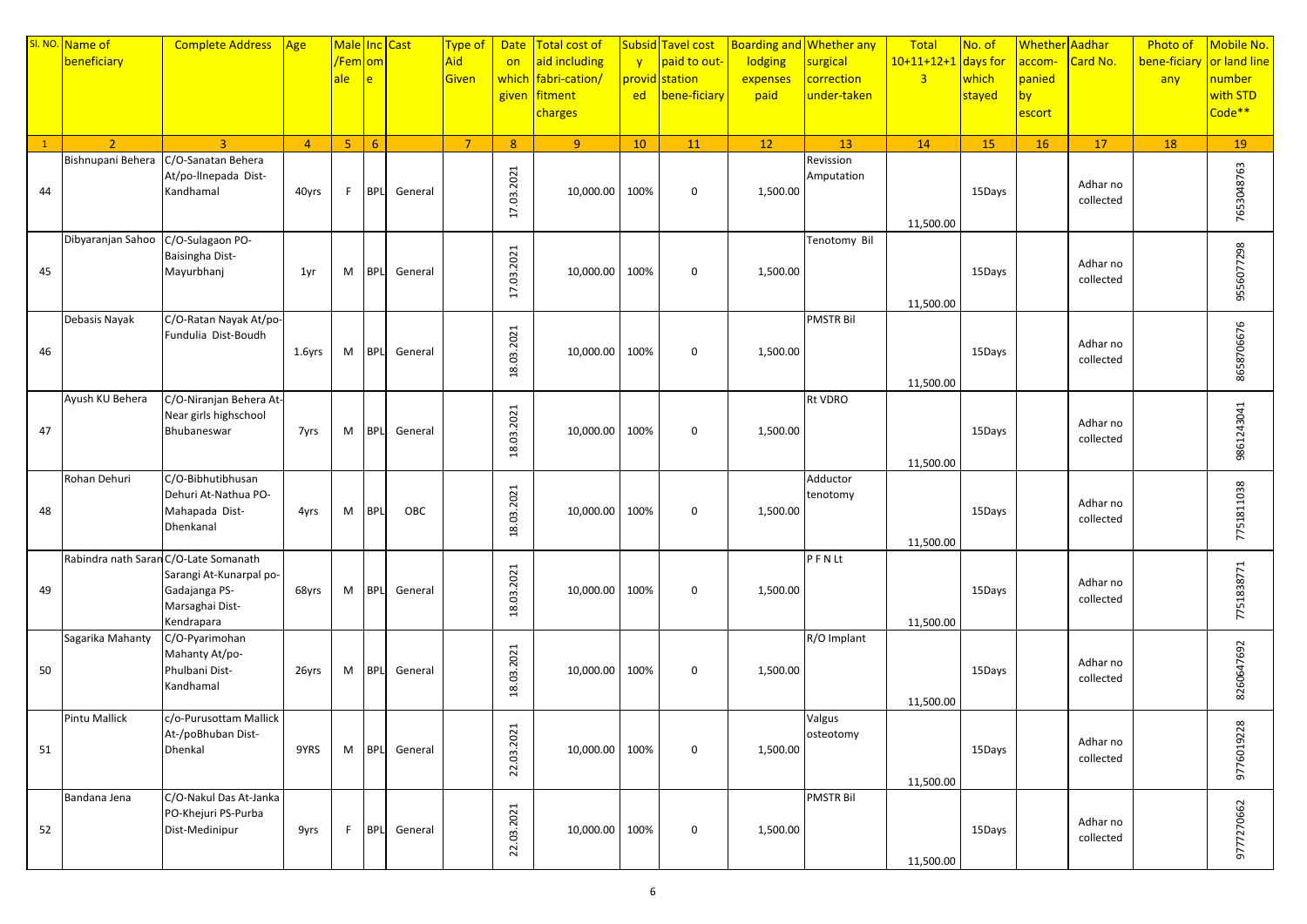|              | SI. NO. Name of                        | <b>Complete Address</b>          | $\sqrt{Age}$   | Male Inc Cast        |                |         | Type of        |                | Date   Total cost of |              | Subsid Tavel cost |          | <b>Boarding and Whether any</b> | Total                 | No. of | Whether Aadhar |                       | <b>Photo of</b>           | Mobile No.         |
|--------------|----------------------------------------|----------------------------------|----------------|----------------------|----------------|---------|----------------|----------------|----------------------|--------------|-------------------|----------|---------------------------------|-----------------------|--------|----------------|-----------------------|---------------------------|--------------------|
|              | beneficiary                            |                                  |                | <mark>/Fem om</mark> |                |         | Aid            | on             | aid including        | $\mathbf{v}$ | paid to out-      | lodging  | surgical                        | $10+11+12+1$ days for |        | accom-         | Card No.              | bene-ficiary or land line |                    |
|              |                                        |                                  |                | ale                  | e.             |         | Given          | which          | fabri-cation/        |              | provid station    | expenses | correction                      | $\overline{3}$        | which  | panied         |                       | any                       | number             |
|              |                                        |                                  |                |                      |                |         |                | given          | fitment              | ed           | bene-ficiary      | paid     | under-taken                     |                       | stayed | by             |                       |                           | with STD           |
|              |                                        |                                  |                |                      |                |         |                |                | charges              |              |                   |          |                                 |                       |        | escort         |                       |                           | Code <sup>**</sup> |
|              |                                        |                                  |                |                      |                |         |                |                |                      |              |                   |          |                                 |                       |        |                |                       |                           |                    |
| $\mathbf{1}$ | $\overline{2}$                         | $\mathbf{R}$                     | $\overline{4}$ | 5 <sub>1</sub>       | 6 <sup>1</sup> |         | $\overline{7}$ | 8 <sup>°</sup> | 9 <sup>°</sup>       | 10           | 11                | 12       | 13                              | 14                    | 15     | <b>16</b>      | 17                    | 18                        | 19                 |
|              | Swastik Bag                            | C/O-Bhagaban BagAt-              |                |                      |                |         |                |                |                      |              |                   |          | Trachanteric                    |                       |        |                |                       |                           |                    |
|              |                                        | RINBACHAN po-Sadar               |                |                      |                |         |                |                |                      |              |                   |          | Advancement                     |                       |        |                |                       |                           |                    |
| 53           |                                        | Dist-Balangir                    | 12yrs          | M                    | <b>BPL</b>     | OBC     |                |                | 10,000.00            | 100%         | $\mathbf 0$       | 1,500.00 |                                 |                       | 15Days |                | Adhar no<br>collected |                           |                    |
|              |                                        |                                  |                |                      |                |         |                | 22.03.2021     |                      |              |                   |          |                                 |                       |        |                |                       |                           | 8714765037         |
|              |                                        |                                  |                |                      |                |         |                |                |                      |              |                   |          |                                 | 11,500.00             |        |                |                       |                           |                    |
|              | Jitendra Gouda                         | C/O-Satrughan Gouda A            |                |                      |                |         |                |                |                      |              |                   |          | Fractional                      |                       |        |                |                       |                           |                    |
|              |                                        | t/PO-Sinahaba Dist-              |                |                      |                |         |                | 23.03.2021     |                      |              |                   |          | Lengthening                     |                       |        |                | Adhar no              |                           | 9078776766         |
| 54           |                                        | Ganjam                           | 23yrs          | M                    | <b>BPL</b>     | OBC     |                |                | 10,000.00            | 100%         | $\boldsymbol{0}$  | 1,500.00 |                                 |                       | 15Days |                | collected             |                           |                    |
|              |                                        |                                  |                |                      |                |         |                |                |                      |              |                   |          |                                 |                       |        |                |                       |                           |                    |
|              | Adinarayan Sahoo                       | C/O-Ramakanta                    |                |                      |                |         |                |                |                      |              |                   |          | MUGAAEPO                        | 11,500.00             |        |                |                       |                           |                    |
|              |                                        | SahooAt/po-Nahalpur              |                |                      |                |         |                |                |                      |              |                   |          | P Cast                          |                       |        |                |                       |                           | 78737332783        |
| 55           |                                        | PS-Gobindpur Dist-               | 2YRS           | M                    | <b>BPL</b>     | OBC     |                | 23.03.2021     | 10,000.00 100%       |              | $\mathbf 0$       | 1,500.00 |                                 |                       | 15Days |                | Adhar no              |                           |                    |
|              |                                        | Cuttack                          |                |                      |                |         |                |                |                      |              |                   |          |                                 |                       |        |                | collected             |                           |                    |
|              |                                        |                                  |                |                      |                |         |                |                |                      |              |                   |          |                                 | 11,500.00             |        |                |                       |                           |                    |
|              | Nityam Bharati                         | C/O-Ramchandra Bhoi              |                |                      |                |         |                |                |                      |              |                   |          | PMSTRBil                        |                       |        |                |                       |                           |                    |
|              |                                        | At-Thuamul PO-                   |                |                      |                |         |                | 24.03.2021     |                      |              |                   |          |                                 |                       |        |                |                       |                           | 9078356939         |
| 56           |                                        | RampurDist-Kalahandi             | 1YR            | M                    | <b>BPL</b>     | General |                |                | 10,000.00 100%       |              | $\mathbf 0$       | 1,500.00 |                                 |                       | 15Days |                | Adhar no<br>collected |                           |                    |
|              |                                        |                                  |                |                      |                |         |                |                |                      |              |                   |          |                                 |                       |        |                |                       |                           |                    |
|              |                                        |                                  |                |                      |                |         |                |                |                      |              |                   |          |                                 | 11,500.00             |        |                |                       |                           |                    |
|              | Payal Mahanty                          | C/O-Umakanta                     |                |                      |                |         |                |                |                      |              |                   |          | Alakarte Bil                    |                       |        |                |                       |                           |                    |
|              |                                        | MahantyAt-Jayatalanga            |                |                      |                |         |                | 24.03.2021     |                      |              |                   |          |                                 |                       |        |                | Adhar no              |                           | 9556727608         |
| 57           |                                        | PO-Tendakuda Dist-<br>Kendrapara | 9yrs           | F.                   | <b>BPL</b>     | General |                |                | 10,000.00            | 100%         | 0                 | 1,500.00 |                                 |                       | 15Days |                | collected             |                           |                    |
|              |                                        |                                  |                |                      |                |         |                |                |                      |              |                   |          |                                 | 11,500.00             |        |                |                       |                           |                    |
|              | Bimal lochan Beherac/O-Kailash chandra |                                  |                |                      |                |         |                |                |                      |              |                   |          | Finger                          |                       |        |                |                       |                           |                    |
|              |                                        | Behera At-                       |                |                      |                |         |                |                |                      |              |                   |          | distractor                      |                       |        |                |                       |                           | 8144337014         |
| 58           |                                        | Kantaballabhpur                  | 30yrs          | M                    | <b>BPL</b>     | General |                | 24.03.2021     | 10,000.00            | 100%         | $\boldsymbol{0}$  |          | 1,500.00 application            |                       | 15Days |                | Adhar no              |                           |                    |
|              |                                        | PO/Dist-Jagatsingpur             |                |                      |                |         |                |                |                      |              |                   |          |                                 |                       |        |                | collected             |                           |                    |
|              |                                        |                                  |                |                      |                |         |                |                |                      |              |                   |          |                                 | 11,500.00             |        |                |                       |                           |                    |
|              | Subham KU Prusty                       | C/O-Dandapaniu Prusty            |                |                      |                |         |                |                |                      |              |                   |          | R/O Illizorov                   |                       |        |                |                       |                           |                    |
|              |                                        | At/po-PodadihaPs-                |                |                      |                |         |                | 24.03.2021     |                      |              |                   |          | and corrective                  |                       |        |                | Adhar no              |                           |                    |
| 59           |                                        | Podadiha Dist-Khorda             | 14YRS          | M                    | <b>BPL</b>     | OBC     |                |                | 10,000.00 100%       |              | $\boldsymbol{0}$  |          | 1,500.00 osteotomy              |                       | 15Days |                | collected             |                           |                    |
|              |                                        |                                  |                |                      |                |         |                |                |                      |              |                   |          |                                 |                       |        |                |                       |                           | 8658495730         |
|              | Anupama Puhan                          | C/O-Ananta Puhan At-             |                |                      |                |         |                |                |                      |              |                   |          |                                 | 11,500.00             |        |                |                       |                           |                    |
|              |                                        | Masurpada po-                    |                |                      |                |         |                |                |                      |              |                   |          | Debridement<br>And Closure      |                       |        |                |                       |                           | 9437167725         |
| 60           |                                        | Darakundi Jajpur                 | 36yrs          | F.                   | <b>BPL</b>     | General |                |                | 10,000.00 100%       |              | 0                 | 1,500.00 |                                 |                       | 15Days |                | Adhar no              |                           |                    |
|              |                                        |                                  |                |                      |                |         |                | 24.03.2021     |                      |              |                   |          |                                 |                       |        |                | collected             |                           |                    |
|              |                                        |                                  |                |                      |                |         |                |                |                      |              |                   |          |                                 | 11,500.00             |        |                |                       |                           |                    |
|              | Subrat Barik                           | At-BrahmanbatiPO-                |                |                      |                |         |                |                |                      |              |                   |          | R/O Kwire                       |                       |        |                |                       |                           |                    |
|              |                                        | Badamalei ps-                    |                |                      |                |         |                | 24.03.2021     |                      |              |                   |          |                                 |                       |        |                | Adhar no              |                           |                    |
| 61           |                                        | Gobindpur Dist-cuttack           | 18yrs          | M                    | <b>BPL</b>     | General |                |                | 10,000.00 100%       |              | 0                 | 1,500.00 |                                 |                       | 15Days |                | collected             |                           | $\lessgtr$         |
|              |                                        |                                  |                |                      |                |         |                |                |                      |              |                   |          |                                 |                       |        |                |                       |                           |                    |
|              |                                        |                                  |                |                      |                |         |                |                |                      |              |                   |          |                                 | 11,500.00             |        |                |                       |                           |                    |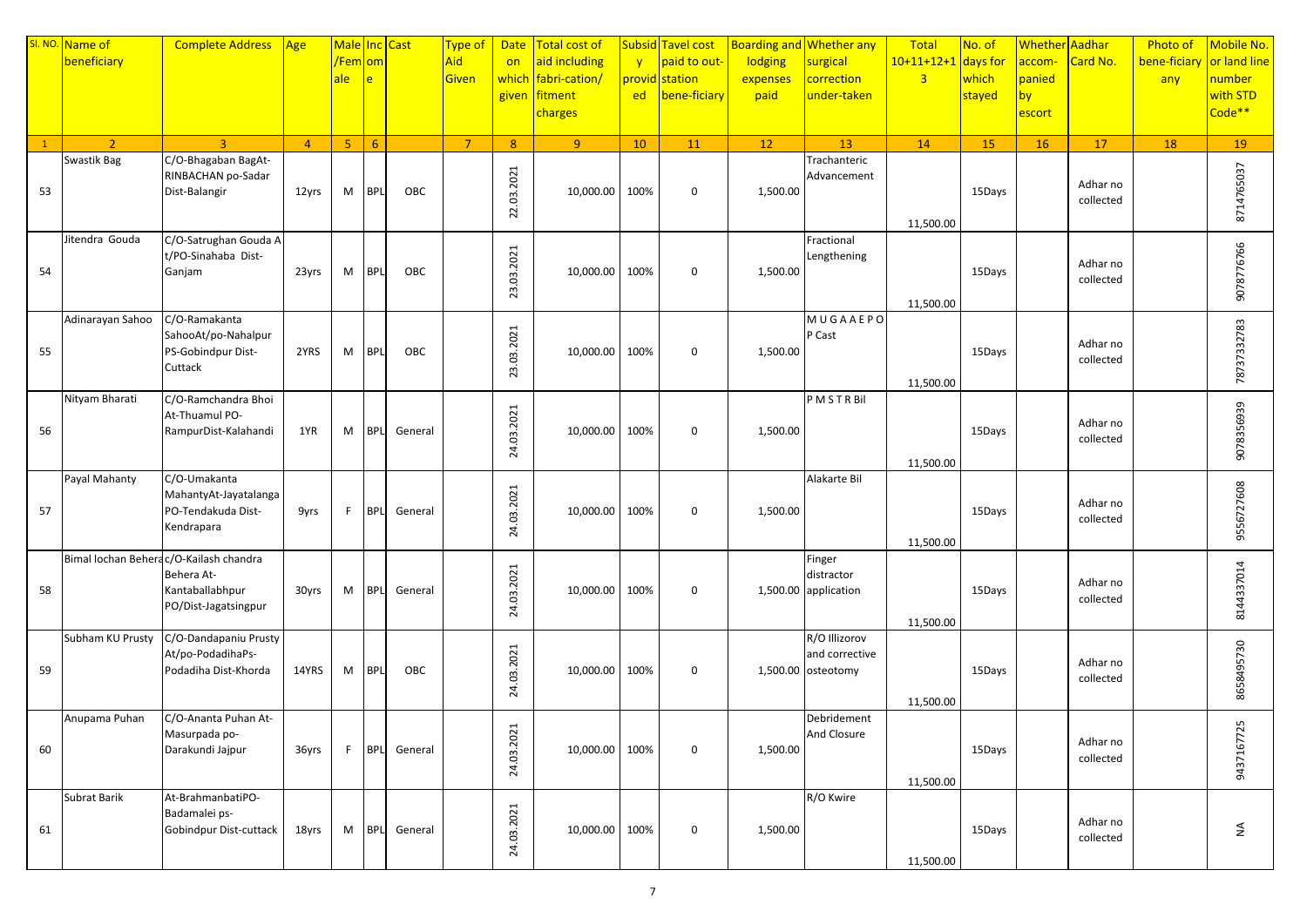|              | SI. NO. Name of  | <b>Complete Address</b>                     | $\sqrt{Age}$   | Male Inc Cast        |                |            | Type of        |                | Date   Total cost of |              | Subsid Tavel cost |               | Boarding and Whether any | Total                 | No. of    | Whether Aadhar |           | <b>Photo of</b>           | Mobile No.         |
|--------------|------------------|---------------------------------------------|----------------|----------------------|----------------|------------|----------------|----------------|----------------------|--------------|-------------------|---------------|--------------------------|-----------------------|-----------|----------------|-----------|---------------------------|--------------------|
|              | beneficiary      |                                             |                | <mark>/Fem om</mark> |                |            | Aid            | on             | aid including        | $\mathbf{v}$ | paid to out-      | lodging       | surgical                 | $10+11+12+1$ days for |           | accom-         | Card No.  | bene-ficiary or land line |                    |
|              |                  |                                             |                | ale                  | $\overline{e}$ |            | Given          |                | which fabri-cation/  |              | provid station    | expenses      | correction               | $\overline{3}$        | which     | panied         |           | any                       | number             |
|              |                  |                                             |                |                      |                |            |                |                | given fitment        | ed           | bene-ficiary      | paid          | under-taken              |                       | stayed    | by             |           |                           | with STD           |
|              |                  |                                             |                |                      |                |            |                |                | charges              |              |                   |               |                          |                       |           | escort         |           |                           | Code <sup>**</sup> |
|              |                  |                                             |                |                      |                |            |                |                |                      |              |                   |               |                          |                       |           |                |           |                           |                    |
| $\mathbf{1}$ | 2 <sup>1</sup>   | $\overline{3}$                              | $\overline{4}$ | 5 <sub>1</sub>       | $6^{\circ}$    |            | $\overline{7}$ | 8 <sup>°</sup> | 9 <sup>°</sup>       | 10           | 11                | 12            | 13                       | 14                    | <b>15</b> | <b>16</b>      | 17        | 18                        | 19                 |
|              | Himadri Panda    | C/O-Bishnu Panda At-                        |                |                      |                |            |                |                |                      |              |                   |               | R/O Illizorov            |                       |           |                |           |                           |                    |
|              |                  | Harisingpur PO-Pirahat                      |                |                      |                |            |                | 24.3.2021      |                      |              |                   |               | and A K POP              |                       |           |                | Adhar no  |                           |                    |
| 62           |                  | Tihidi Dist-Bhadrak                         | 18yrs          | M                    | <b>BPL</b>     | General    |                |                | 10,000.00            | 100%         | $\mathbf 0$       | 1,500.00 Cast |                          |                       | 15Days    |                | collected |                           |                    |
|              |                  |                                             |                |                      |                |            |                |                |                      |              |                   |               |                          |                       |           |                |           |                           | 8260158849         |
|              |                  |                                             |                |                      |                |            |                |                |                      |              |                   |               |                          | 11,500.00             |           |                |           |                           |                    |
|              |                  | Shreeyanshree Sena c/o-Jaganath Senapati    |                |                      |                |            |                |                |                      |              |                   |               | Centralisation           |                       |           |                |           |                           |                    |
|              |                  | At-Bideipur PO-                             |                |                      |                |            |                | 25.03.2021     |                      |              |                   |               | of Ulna                  |                       |           |                | Adhar no  |                           | 9178110331         |
| 63           |                  | <b>Basudeipur Dist-</b><br>Bhadrak          | 1.6YRS         | F.                   | <b>BPL</b>     | General    |                |                | 10,000.00            | 100%         | $\boldsymbol{0}$  | 1,500.00      |                          |                       | 15Days    |                | collected |                           |                    |
|              |                  |                                             |                |                      |                |            |                |                |                      |              |                   |               |                          | 11,500.00             |           |                |           |                           |                    |
|              | avantika mohanta | c/o-judhistira mohanta                      |                |                      |                |            |                |                |                      |              |                   |               | qudiceplasty             |                       |           |                |           |                           |                    |
|              |                  | at-ektali po-tikara pada                    |                |                      |                |            |                |                |                      |              |                   |               |                          |                       |           |                |           |                           | 7751865289         |
| 64           |                  | ps-baripada dist-                           | 8 months       | F.                   | <b>BPL</b>     | <b>GEN</b> |                | 25.03.2021     | 10,000.00 100%       |              | $\mathbf 0$       | 1,500.00      |                          |                       | 15days    |                | Adhar no  |                           |                    |
|              |                  | mayurbhanja                                 |                |                      |                |            |                |                |                      |              |                   |               |                          |                       |           |                | collected |                           |                    |
|              |                  |                                             |                |                      |                |            |                |                |                      |              |                   |               |                          | 11,500.00             |           |                |           |                           |                    |
|              | Aju Naik         | c/o-Ugrasen Naik At-                        |                |                      |                |            |                |                |                      |              |                   |               | F/L                      |                       |           |                |           |                           |                    |
|              |                  | Dakhinakali Road PO-                        |                |                      |                |            |                | 25.03.2021     |                      |              |                   |               | Gastrosolious            |                       |           |                | Adhar no  |                           |                    |
| 65           |                  | Sarajanga Dist-                             | 12yrs          | M                    | <b>BPL</b>     | SC         |                |                | 10,000.00 100%       |              | $\mathbf 0$       | 1,500.00 Rt   |                          |                       | 15Days    |                | collected |                           |                    |
|              |                  | Dhenkanal                                   |                |                      |                |            |                |                |                      |              |                   |               |                          |                       |           |                |           |                           | 7681815288         |
|              | Khulana Mallick  |                                             |                |                      |                |            |                |                |                      |              |                   |               | A C L                    | 11,500.00             |           |                |           |                           |                    |
|              |                  | Sundari Mallick At-/po-<br>Basudebpur Dist- |                |                      |                |            |                |                |                      |              |                   |               | Reconstruction           |                       |           |                |           |                           |                    |
| 66           |                  | Bhadrak                                     | 31yrs          | M                    | <b>BPL</b>     | General    |                | 25.03.2021     | 10,000.00            | 100%         | $\mathbf 0$       | 1,500.00 lt   |                          |                       | 15Days    |                | Adhar no  |                           | 8260377428         |
|              |                  |                                             |                |                      |                |            |                |                |                      |              |                   |               |                          |                       |           |                | collected |                           |                    |
|              |                  |                                             |                |                      |                |            |                |                |                      |              |                   |               |                          | 11,500.00             |           |                |           |                           |                    |
|              | Ranjan ku Setha  | C/O-Dharanidhar Setha                       |                |                      |                |            |                |                |                      |              |                   |               | T A                      |                       |           |                |           |                           |                    |
|              |                  | At/po-Niali Dist-Cuttack                    |                |                      |                |            |                | 25.03.2021     |                      |              |                   |               | Reconstruction           |                       |           |                | Adhar no  |                           | 9438427442         |
| 67           |                  |                                             | 27yrs          | M                    | <b>BPL</b>     | General    |                |                | 10,000.00 100%       |              | $\boldsymbol{0}$  | 1,500.00 Lt   |                          |                       | 15Days    |                | collected |                           |                    |
|              |                  |                                             |                |                      |                |            |                |                |                      |              |                   |               |                          |                       |           |                |           |                           |                    |
|              |                  |                                             |                |                      |                |            |                |                |                      |              |                   |               |                          | 11,500.00             |           |                |           |                           |                    |
|              | Siba Behera      | C/O-Laxmidhar Behera                        |                |                      |                |            |                |                |                      |              |                   |               | R/O Implant              |                       |           |                |           |                           |                    |
|              |                  | At/po-Chandanpur Dist-                      |                |                      |                |            |                | 25.03.2021     |                      |              |                   |               |                          |                       |           |                | Adhar no  |                           | 8144933283         |
| 68           |                  | <b>PURI</b>                                 | 20YRS          | M                    | <b>BPL</b>     | SC         |                |                | 10,000.00 100%       |              | $\boldsymbol{0}$  | 1,500.00      |                          |                       | 15Days    |                | collected |                           |                    |
|              |                  |                                             |                |                      |                |            |                |                |                      |              |                   |               |                          | 11,500.00             |           |                |           |                           |                    |
|              | Ritik Behera     | C/O-Bikash Behera At-                       |                |                      |                |            |                |                |                      |              |                   |               | <b>PMSTRLt</b>           |                       |           |                |           |                           |                    |
|              |                  | Near Dakhineswar                            |                |                      |                |            |                |                |                      |              |                   |               |                          |                       |           |                |           |                           | 9937318627         |
| 69           |                  | TempleBalipatna                             | 11month        | M                    | <b>BPL</b>     | OBC        |                |                | 10,000.00 100%       |              | 0                 | 1,500.00      |                          |                       | 15Days    |                | Adhar no  |                           |                    |
|              |                  | chhandola                                   |                |                      |                |            |                | 30.03.2021     |                      |              |                   |               |                          |                       |           |                | collected |                           |                    |
|              |                  | Brahmansarangi Dist-                        |                |                      |                |            |                |                |                      |              |                   |               |                          | 11,500.00             |           |                |           |                           |                    |
|              |                  | Subhalaxmi Behera C/O-Satrughan Behera      |                |                      |                |            |                |                |                      |              |                   |               | Corrective               |                       |           |                |           |                           |                    |
|              |                  | At-Jadupur PO-                              |                |                      |                |            |                | 3003.2021      |                      |              |                   |               | Osteotomy                |                       |           |                | Adhar no  |                           | 9777083359         |
| 70           |                  | Goudaputa Dist-                             | 12YRSS         | F.                   | <b>BPL</b>     | OBC        |                |                | 10,000.00 100%       |              | $\boldsymbol{0}$  |               | 1,500.00 andBonegraftin  |                       | 15Days    |                | collected |                           |                    |
|              |                  | Nayagarh                                    |                |                      |                |            |                |                |                      |              |                   |               |                          |                       |           |                |           |                           |                    |
|              |                  |                                             |                |                      |                |            |                |                |                      |              |                   |               |                          | 11,500.00             |           |                |           |                           |                    |